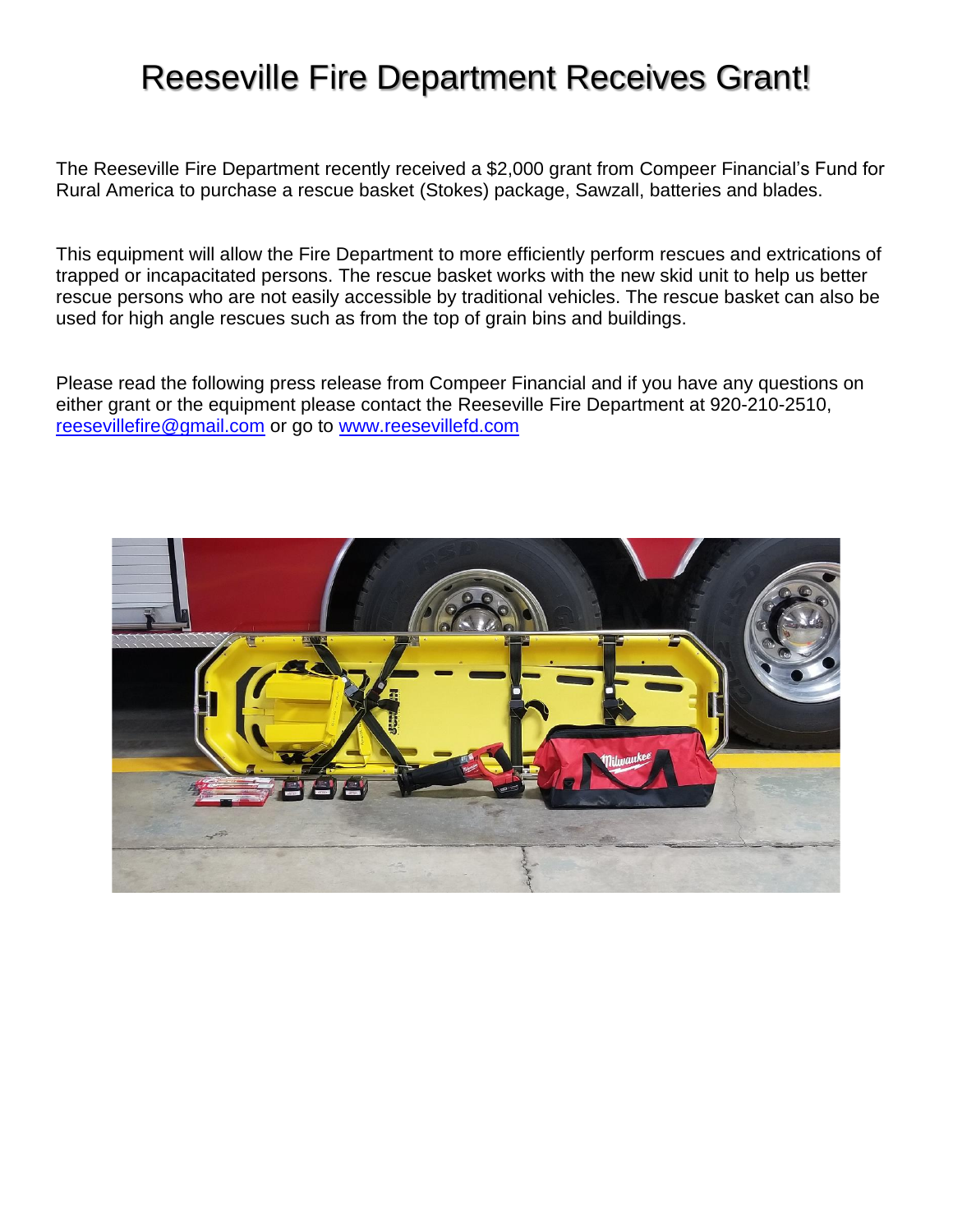

#### **For Immediate Release**

#### **Contact:**

Nora Nolden, Communications Consultant [nora.nolden@compeer.com](mailto:nora.nolden@compeer.com) or (651) 245-6804

## **Compeer Financial Awards \$450K to Emergency Response Departments**

*163 Emergency Response Grants Awarded in IL, MN and WI*

**Sun Prairie, Wis., (October 6, 2020) –** Compeer Financial's Fund for Rural America, the Farm Credit cooperative's giving program, has awarded 163 grants as part of their Emergency Response Equipment Program, totaling \$450,134.

Emergency Response Equipment Grants help to offset the cost of equipment that community emergency response departments need to carry out their important work throughout rural America. 54 of these grants, totaling \$144,166 were for COVID-19 related response needs.

These grants will directly impact the lives of 4,333 people and will touch the lives of over 1 million rural residents.

"The Emergency Response Equipment Grant Program allows Compeer to enrich these rural communities and potentially save lives by helping to provide essential equipment that first responders need to do their jobs," said Karen Schieler, Senior Corporate Giving Specialist. "COVID-19 continues to impact rural communities, and making sure first responders are equipped to respond safely was an important part of this grant cycle. We are proud to partner with these vital organizations for these variety of needs."

Since the program was established in 2018, the Fund has awarded Emergency Response Equipment Grants to 492 agencies for a total impact of over \$1.3 million. The Fund intends to offer this grant again in August 2021 to provide funding for late 2021.

The 163 organizations in Compeer Financial's territory receiving support from the Emergency Response Equipment Grant Program include:

### **Illinois**

Apple River Fire Department: for a grain bin rescue system and related training

Beecher Fire Protection District: for tactical responder hi-vis parkas with blood borne pathogen protection

Brown County Ambulance Service: for Automated External Defibrillators

Browning Fire Department: for pagers

Bureau Fire Protection District: for grain bin rescue equipment - stokes basket with harness, rope rescue kit, harness, ropes, carabiners, ascenders, straps, pulleys and webbing

Cameron Fire Department: for surgical masks, N95 masks, gloves, disposable gowns, and thermal cameras

Chillicothe Community Fire Protection District: for aluminum house number signs

Crete Fire Protection District: for thermal imaging cameras

East Galesburg Volunteer Fire Department: for a generator, sawzall, 5-gas meter, and auto extraction gloves

Easton Rural Fire Protection District: for bunker gear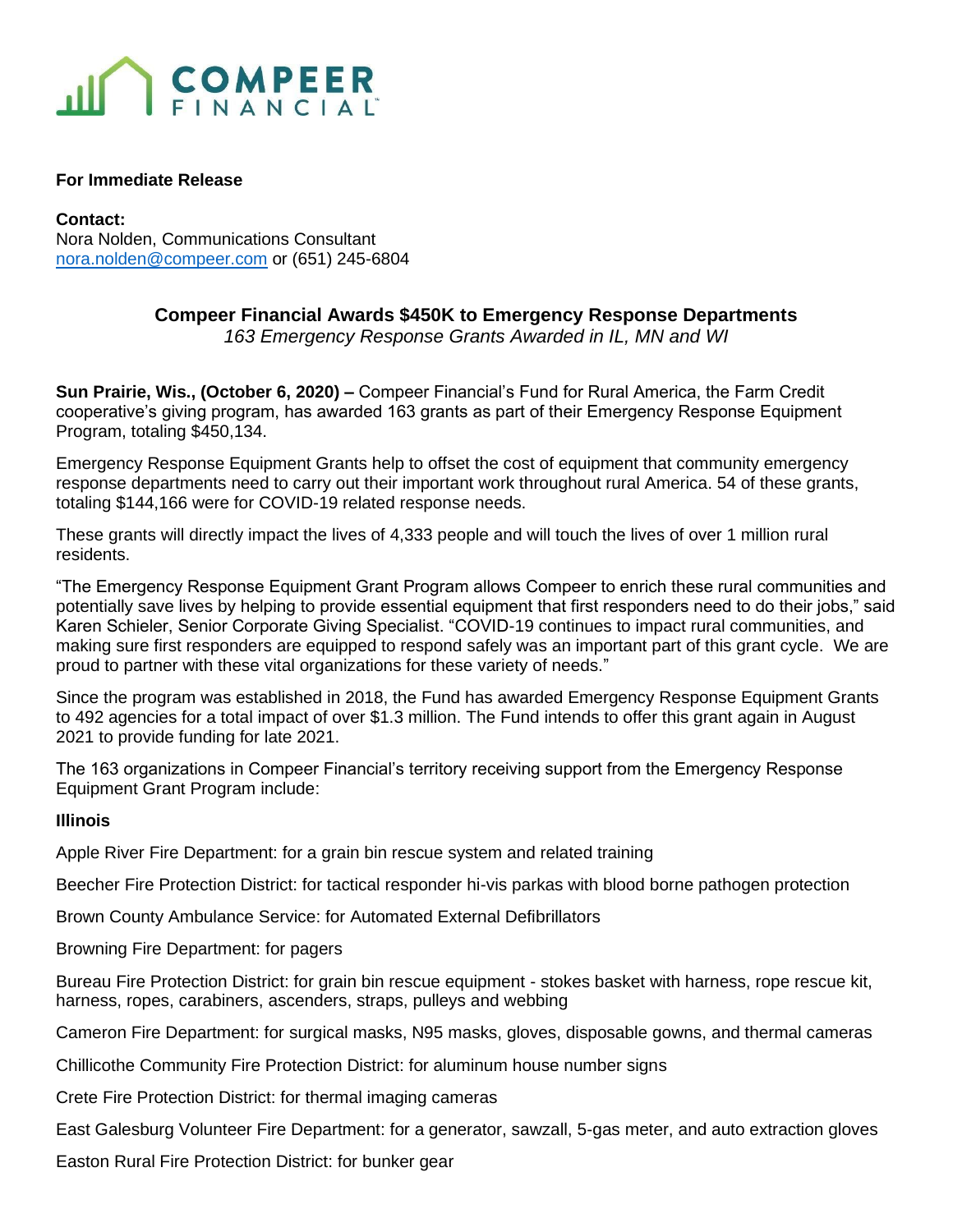Erie Fire Protection District: for a gear washing system

Eureka-Goodfield Fire Protection District: for a gear extractor

FSW Fire Protection District: for a gear washer

Good Hope-Sciota Fire Protection District: for portable radios, halligan tools and axes

Griggsville Fire Department: for sanitizer and dispenser, masks, gloves, gear wash, fogger with solution, thermometers, and UV light

Leaf River Fire Protection District: for portable radios

LeRoy Emergency Ambulance Service Inc.: for UV lights and UV glasses

MABAS Division 25 Swift Water Rescue Team: for dry suits

Manteno Community Fire Protection District: for rescue evac bags, rescue helmets, helmet lights, harnesses, and rescue gloves

Marseilles Fire Protection District: for backpack blowers, firefighter boots and wildland fire jackets

Mazon Verona Kinsman Rescue Squad District: for a light bar for the ambulance

Mount Carroll Fire Protection District: for portable radios and a thermal imaging camera

Mount Sterling Fire Department - Brown County Fire Protection District: for a headset intercom system for the fire engine

Polo Fire Protection District: for new computers

Pontiac Fire Department: for personal protective equipment for new members

Reading Fire Department: for medical equipment and turnout gear

Reynolds Fire Protection District: for new turnout gear

Rockton Fire Protection District: for new cardiac monitors

Sandwich Fire Department: for landing zone kits

Schuyler Fire District: for gloves and gas leak detector

Sheridan Community Fire Protection District: for gloves, masks, disposable lifter sheets, gowns, and face shields

Smithfield Fire Protection District: for pagers and radios

Somonauk Fire Protection District: for full face piece respirators

Timber-Hollis Fire Protection District: formulti-gas detectors

Washburn Fire Department: for SCBA masks and hoods

Wenona Fire Protection District: for boots

Wonder Lake Fire Protection District: for protective gear

#### **Minnesota**

Adams Area Ambulance Service: for a defibrillator monitor

Alden Volunteer Fire Department: for SCBA bottles

Balsam Township Volunteer Fire Department: for personal protective equipment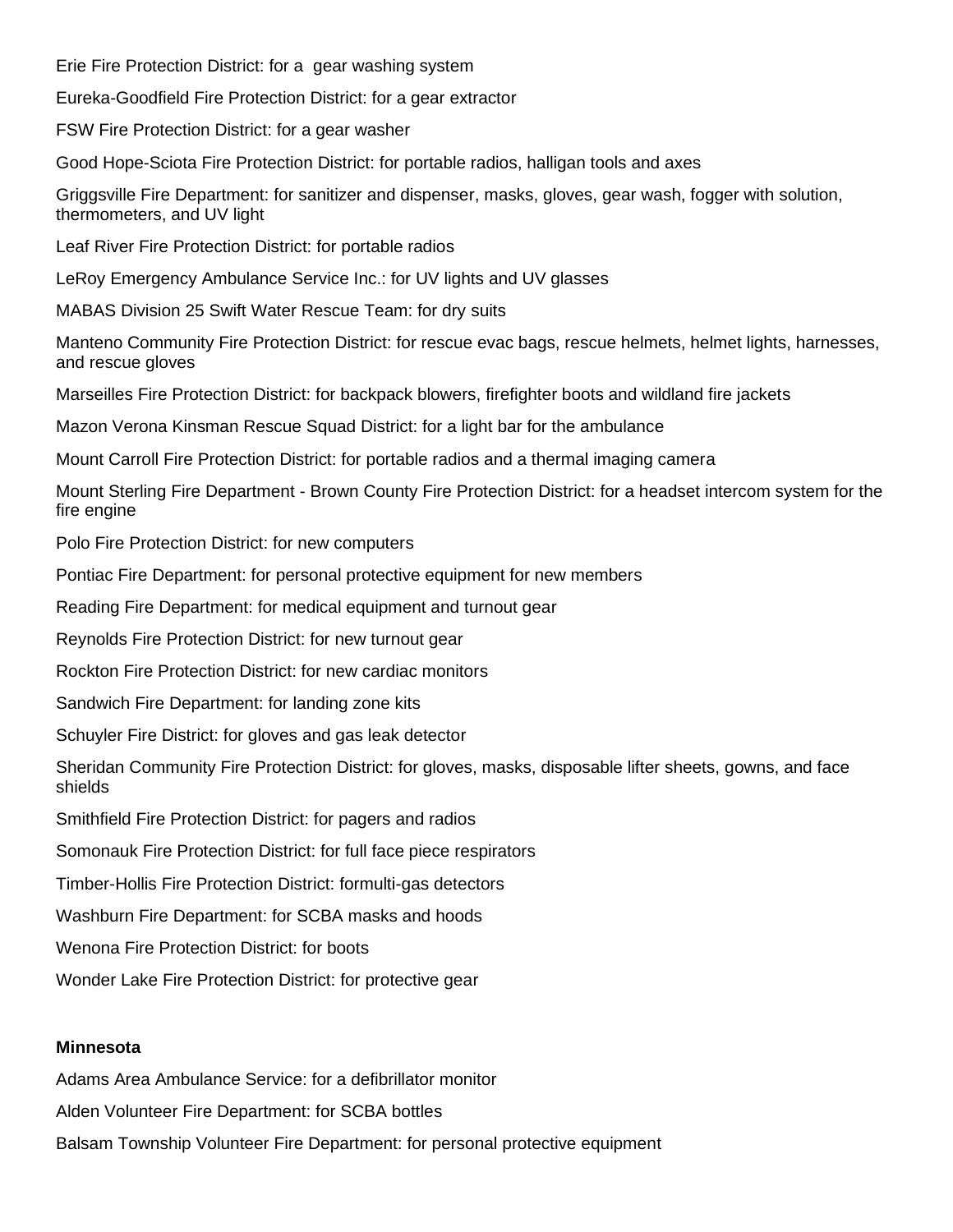Blue Earth Fire and Rescue: for a battery powered positive pressure fan

Brainerd Fire Department: for personal protective equipment heat protection and flame resistant firefighting hoods

Brownsdale Volunteer Fire Department: for structural firefighting turnout gear

Buffalo Fire Department: for pagers

Buffalo Lake Ambulance: for PPE and sanitization equipment

Caledonia Ambulance Service: for tables and chairs for training department and EKG generator

Chain of Lakes Fire and Rescue District: for pagers

City of Victoria Fire Department: for reusable isolation gowns

City of Winnebago: for an EKG machines

Deerwood Fire Department: for SCBA bottles

Delavan Fire Department: for radios

Elysian Fire Department: for turnout gear

Frost Fire Department: for accountability tags

Fulda Community Ambulance Association: for a washer and dryer, water softener and storage containers

Garvin Fire Department: for fire coat and bunker pant set

Gaylord Ambulance: for N95 masks, surgical masks, gloves, sneeze guards, face shields, disinfectant and hi visibility vests

Glenville Fire Department: for structural turnout gear sets

Grand Lake Fire Department: for medical bags, glucometers, and SPCO monitor

Grand Meadow Area Ambulance: for wireless gateways

Green Isle Fire and Rescue: for a gear dryer

Hayfield Community Ambulance: for cleaning supplies, N95 and surgical masks

Henderson Fire Department: for masks, gowns, eye protection, gloves and fire fighter gear

Holland 1st Responders: for gas monitors, face shields, masks, gloves, aprons, safety vests, and road flares

Jordan Fire Department: for a rescue boat

Kiester Fire Department: for turnout gear

Lakefield Fire Department: for a portable heavy duty air bag kit

Le Center Fire Department: for turnout gear

LeRoy Area Ambulance: for COVID-related supplies and radio equipment

Lester Prairie Fire Department: for battery operated blowers, battery operated angle grinder, set of hand tools and storage chest, and portable LED scene lights

LeSueur Fire Department: for a battery operated heat transfer fan

Lewiston Ambulance: for a stair chair

Linwood Fire Department: for a portable turnout gear dryer

Lismore Fire and Rescue: for pagers and radio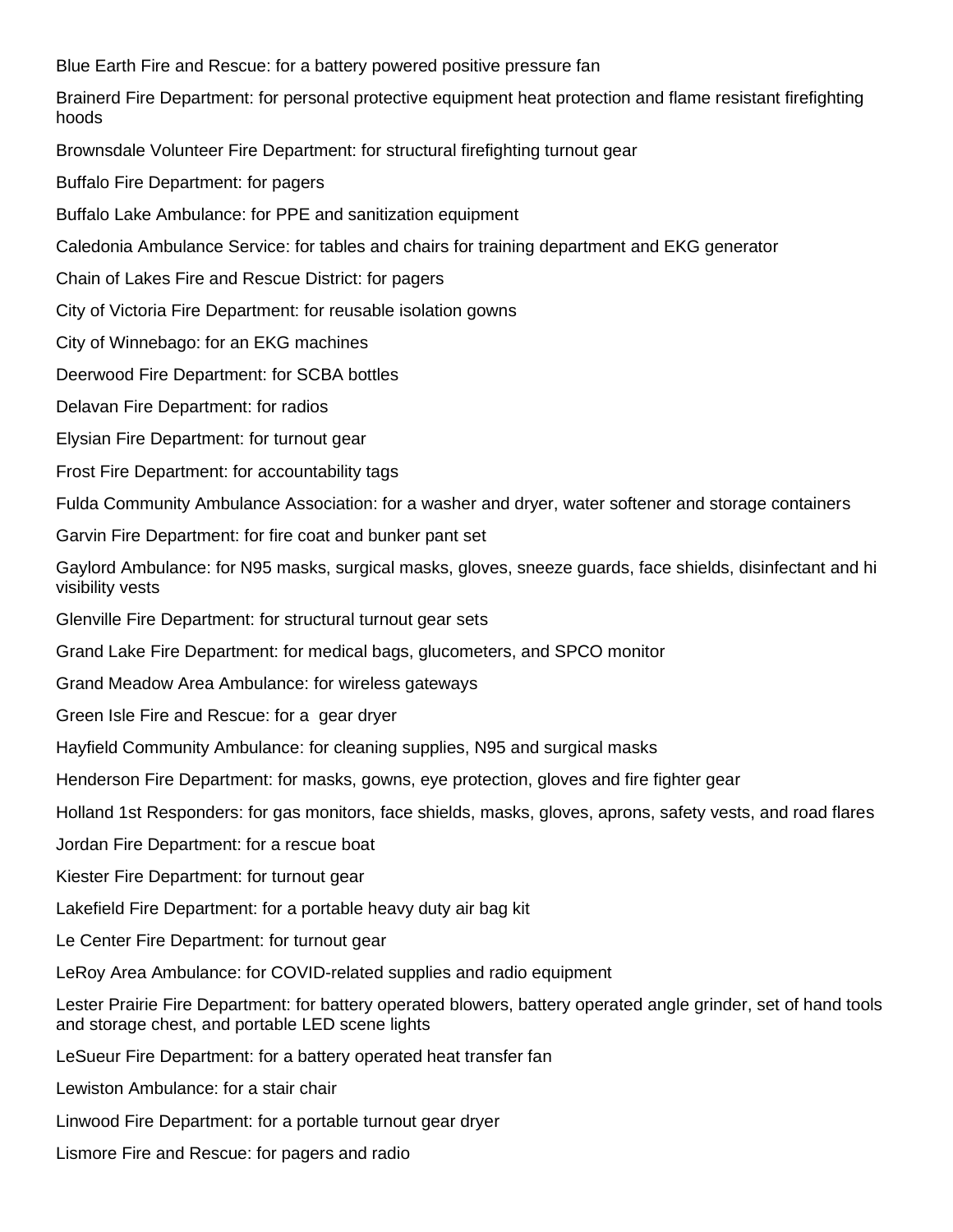Maple Lake Fire - Ambulance: for SCBA respirator and cartridges

Melrose Fire Department: for handheld radios

Minnesota City Fire and Rescue: for turnout gear

MLMB 1st Response Team: for a Zoll AED, epi pens, Narcan, tourniquets, and emergency airway and PPE

Montrose Fire Department: for traffic safety equipment: cones, stop-slow signs; water rescue equipment: throw ropes, life jackets, and misc rescue equip; medical response equipment: personal protection equipment and first aid medical equipment supplies

Normanna Volunteer Fire Department: for medical equipment, bags, supplies, and safety vests

North Star Township Fire and EMS: for turnout gearand fire hose

Norwood Young America Fire Department: for medical response suits

Okabena Fire Department: for fire hoses

Ormsby Fire Department: for nozzles

Rockville Volunteer Fire Department: for an off-road utility vehicle

Rushford Community Ambulance: for a power load mechanism for a cot

Saint Clair Fire Department: for a thermal imaging camera

Sauk Centre Fire Department: for air bags

South Aitkin First Responders: for masks, gloves, face shields, sanitizer, training mannequin and other training equipment

Spring Grove Ambulance Inc: for N95s, surgical masks, face shields, gowns, no touch thermometer, UV cleaning light, gloves, goggles, hand sanitizer, and bleach

Springfield Volunteer Fire Department: for handheld radios

St. Charles Fire and Rescue: for a ladder and canopy tent

St. Louis County Volunteer Rescue Squad: for swift-water rescue kits

Tower Area Ambulance Service: for a Capnography unit

Truman Fire and Rescue: for helmets

Walnut Grove Fire Department: for helmets, boots, coat and bunker pants

### **Wisconsin**

Ada Fire Department: for portable scene lights

Allied Emergency Services Inc: for a personal protective gear dryer

Augusta Bridge Creek Fire Department: for backboards, foam splints, tape and other medical supplies

Baraboo Fire Department: for swift water rescue equipment

Birchwood Four Corners Emergency Services District: for powered air purifying respirators and filters

Bloomer Community Ambulance: for a cardiac monitor

Bloomington Fire Department: for turnout gear

Blue River Fire Department: for a combination extrication tool

Boyceville Community Ambulance District: for a portable suction unit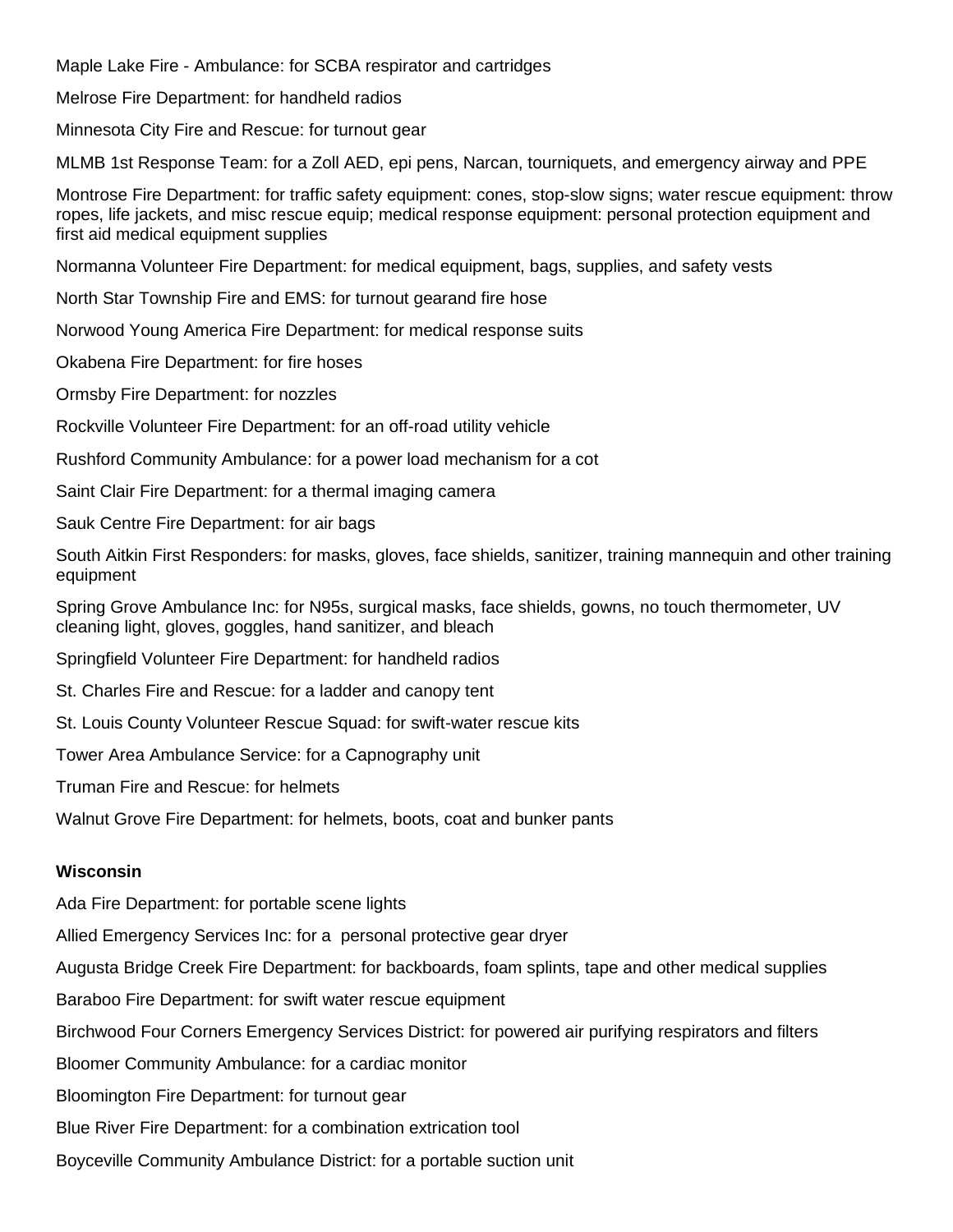Boyceville Community Fire District: for a positive pressure ventilation fan Browntown, Cadiz, Jordan Fire District: for Self-Contained Breathing Apparatus tanks Campbellsport Volunteer Fire Department: for an automated external defibrillator Cashton Area Fire Protection District: for turnout gear Cassville Fire and Rescue Inc: for extrication equipment Cataract First Responders: for grain bin rescue equipment Chilton Fire Department: for wireless tablets Chippewa Fire District: for airbags and associated equipment Dane County EMS District 14: for sanitation equipment Deerfield Volunteer Fire Department: for extrication equipment Dodgeville Fire Department: for flame resistance masks with filtration and sanitizing misting machine Doylestown Fire Department: for high-visibility vests, LED blinking stop-slow paddles, and auto-crib jacks Eldorado Emergency Medical Responders: for pagers Elmwood Area Ambulance Service: for radios Genoa Harmony Fire Department: for face masks, face shields, gowns, goggles, touchless thermometers, respirators and sanitizing agents Glenwood City Fire Department: for helmets Grand View Volunteer Fire Department: for a generator Grantsburg Fire Department Inc: for a first responder bag Greenbush Fire Department: for pagers and chargers Hazel Green Fire Department: for snap-on respirators and face masks Highland Volunteer Fire Department: for anti-exposure suits, flashlights and jackets Hollandale First Responders: for a stair chair and scoop stretcher Howards Grove Fire Department: for a combination rescue tool Independence Fire Department: for air packs Kiel Fire Department: for a fire pump skid Lancaster EMS Inc: for CAPR devices with blower, charger, filter, and battery Lomira Fire Department: for agear dryer Lone Rock Rescue: for disposable transport blankets, a UV light, non-disposable half-piece respirators and filters, and disposable plastic isolation gowns Mayville EMS: for a Nitronox unit Menomonie Fire Department: for structure fire helmets Municipal Ambulance Service dba Amery Area EMS: for an IV pump Muscoda EMS: for AEDs

Neosho Fire Department: for an AED, first responder jump bag, and decontamination equipment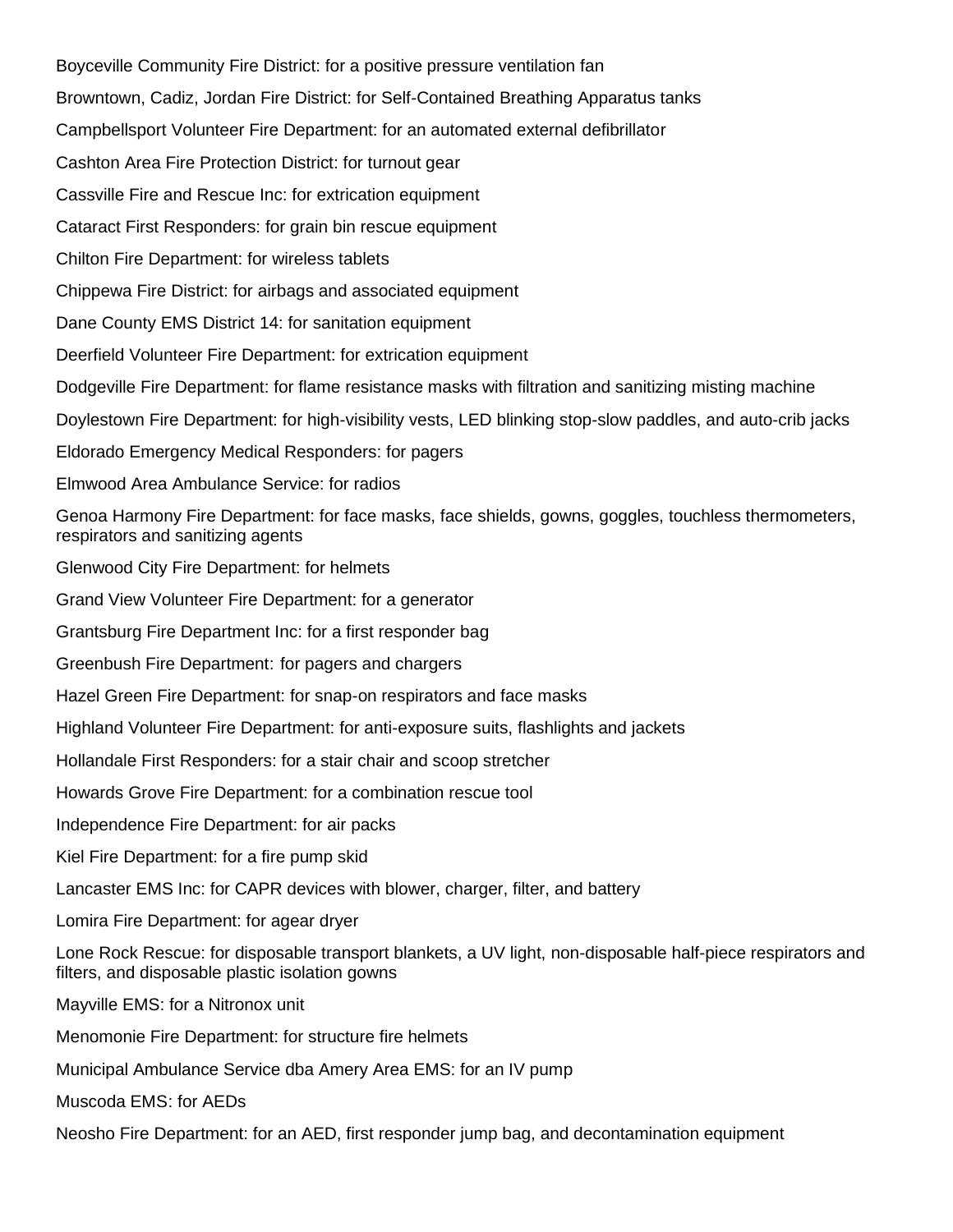New Chester Township Volunteer Fire Department Incorporated: for an oximeter, and an O2 tank with regulator and bag Newburg Fire Department: for cleaning supplies, boots, and jumpsuits Oakdale Area Fire Association: for UVC-LED handheld sterilizer wands Oakfield Fire Department and EMS: for pagers Osceola Fire and Rescue: for structure helmets, hoods, and structural fire armor Potosi Rescue Squad Inc: for powered air purifying respirators, hoods and filters Poynette-Dekorra EMS: for a UV light system Prairie Farm - Sheridan Fire Department: for a dump tank Reeseville Fire Department: for a stokes basket, a saw, batteries and blades Ridgeway Fire Department: for hand held radios, a suction machine, and turnout gear Roberts-Warren Fire Department: for defibrillators Seneca Township Fire Department: for a trailer Shell Lake Fire Association: for ropes and grain bin rescue equipment Silver Creek Volunteer Fire Department: for pagers Theresa Fire Department: for a gas meter and hydrogen cyanide meters Town of Nekimi Volunteer Fire Department and First Responders: for wild land firefighter personal protective equipment Town of Newton Volunteer Fire Department: for PPE for new members Tri County Ambulance Service: for full face respirators Wascott Volunteer Fire Department: for pagers and GPS units Waupun Fire Department: for Self-Contained Breathing Apparatus masks and electrostatic sprayer Wauzeka Fire Department: for ice rescue suits Webster Volunteer Fire Department: for a mobile hose testing machine Western Buffalo County Ambulance Service: for a chest compression system Whitehall Town of Lincoln Fire Department: for LED stop-slow signs and LED flashlights Wilton Ambulance Service: for a blood pressure monitor Wyocena Bureau of Fire: for turnout gear, helmets and pagers

## **About the Fund for Rural America**

The Compeer Financial Fund for Rural America is the corporate giving program of Compeer Financial, structured to support Compeer Financial's mission to enrich agriculture and rural America. Compeer Financial's Board of Directors has dedicated one percent of annual net earnings to support the Fund's focus areas of agricultural advocacy and development, agriculture education, cooperative initiatives, rural development and community enrichment; and youth engagement. The Fund is managed by a Board of Trustees, made up of team members from Illinois, Minnesota and Wisconsin and members of the Compeer Financial Board of Directors. More information about opportunities available through the Fund can be found at [Compeer.com/giving-back.](https://compeer.com/Home/Investing-in-Rural-Communities/Giving-Back)